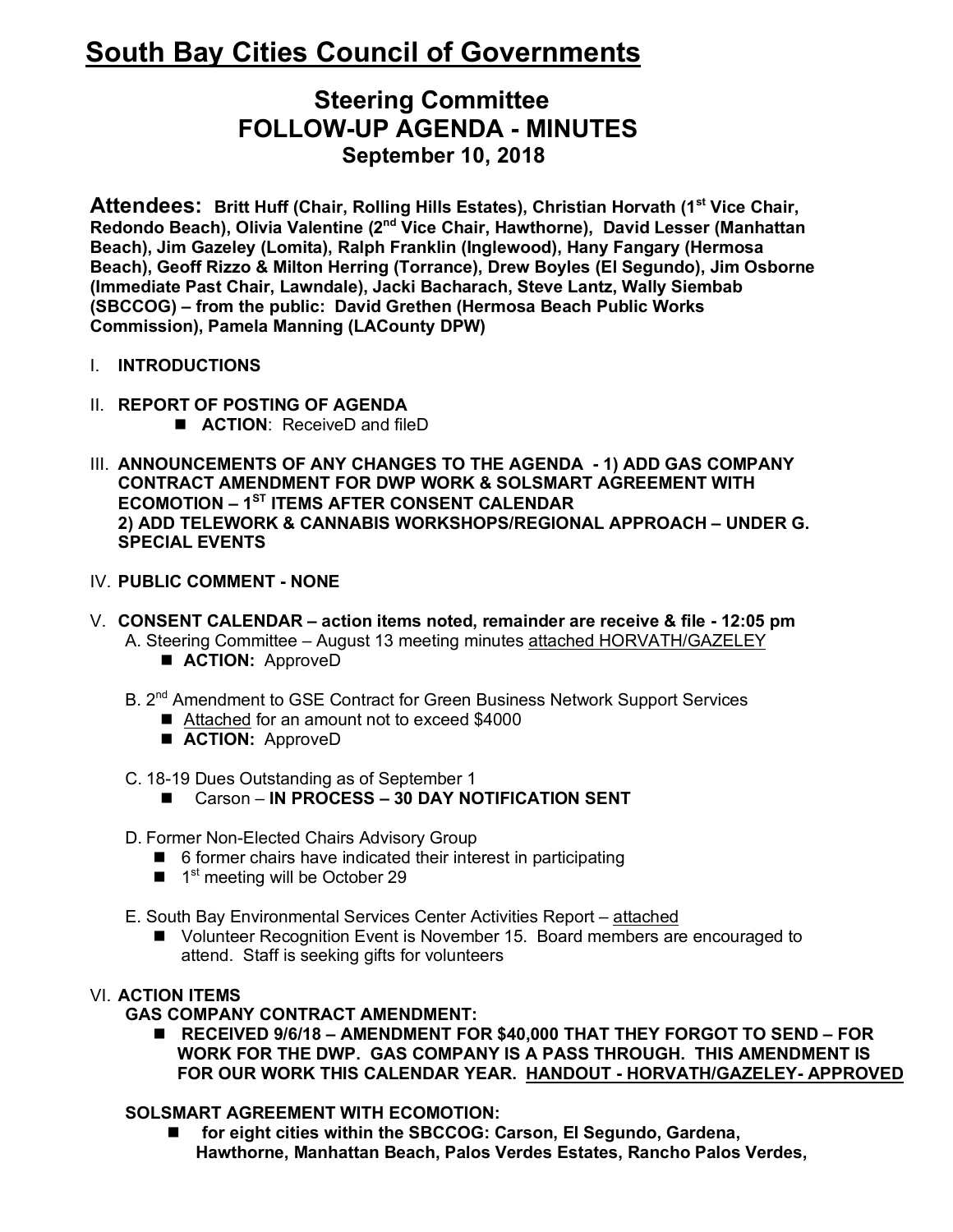#### **and Torrance**

#### n **TERM – AUGUST 24 – JULY 31, 2019; \$15,000 – HANDOUT HORVATH/GAZELEY- APPROVED**

- F. Board Meeting agenda development (draft agenda attached) **12:10 pm**
	- Request from Board member Gazeley to remove the CCA report from the Board agendas  **HORVATH/OSBORNE – APPROVED WITH FANGARY OPPOSING**
	- September **Katy Geissert Library** 
		- $\circ$  The Future of LAX: Landside Access Modernization Program, Deborah Flint, Chief Executive Office confirmed
		- o Mark Pestrella, LA County Public Works Director, Stormwater Ballot Measure
		- o Briefing on Future of Local Government Partnerships for Energy Efficiency
		- o Crenshaw Operating Plan DRAFT recommendation
		- o **ADD - SCAG Bottom Up Local Input and Envisioning Process, Kome Ajise, SCAG Planning Director – no more than 10 minutes.**
	- October 25
		- o Victoria Park re-development speaker confirmed, Ryan Kristan, Architect & Project Mgr, LA County Public Works
		- o Homeless Services Contract with County and COG
		- o Broadband Proposals and Process and Scoring and applications
	- $\blacksquare$  November 15
		- o Broadband contract recommendation to cities
	- $\blacksquare$  Future meetings
		- oGreen Line Extension Alternatives
		- o Strategic Vision of Uber and Lyft
		- o Drone Ordinances
		- o Role of Municipal Operators
		- $\circ$  State Cannabis proposed final regulations released which will go into effect on Jan 1st.
		- o Scooter survey update
		- o Smart Cities

G.Special Events – **12:25 pm**

- n South Bay Goods Movement Project Management Course November/December 4 – 2 hour courses for city staff and consultants – Nov. 9, 16, 30, Dec. 7  **PLANNING FOR THE CURB (DATES SUBSEQUENTLY CHANGED TO 2019)**
- Tour of LAX October 3<sup>rd</sup> 10:00 AM 11:30 AM. **BUS FROM TORRANCE TRANSIT**

■ Space X and Boring Company Tunnel Tour - WED. DEC. 5 – 10 to 11:30 am **OSBORNE, LESSER, VALENTINE, HERRING, HUFF, RIZZO, BOYLES?, FANGARY, FRANKLIN, SIEMBAB, LANTZ, BACHARACH – TRY TO HEAR SPACE X MORE EARPIECE?**

n **CANNABIS WORKSHOPS/REGIONAL APPROACH – HANDOUT – GO TO PAGE 5 MAP & PAGE 7 CURRICULUM**

**HORVATH – WORK CROSS JURISDICTIONALLY. SILOS DON'T WORK FOR THIS. (EX. PLASTICS BAN – LOOK AT HB – TRY TO HAVE COASTAL REGS).** 

n **GoVirtual Flexible Workplace Project/Study (CSUDH & SBWIB) RE: THE 21ST CENTURY WORKFORCE – STRATEGIES FOR MANAGEMENT AND GROWING YOUR BUSINESS**

■ Confirmed at the Double Tree Torrance for November 8th 8:30 AM to 1:30 PM: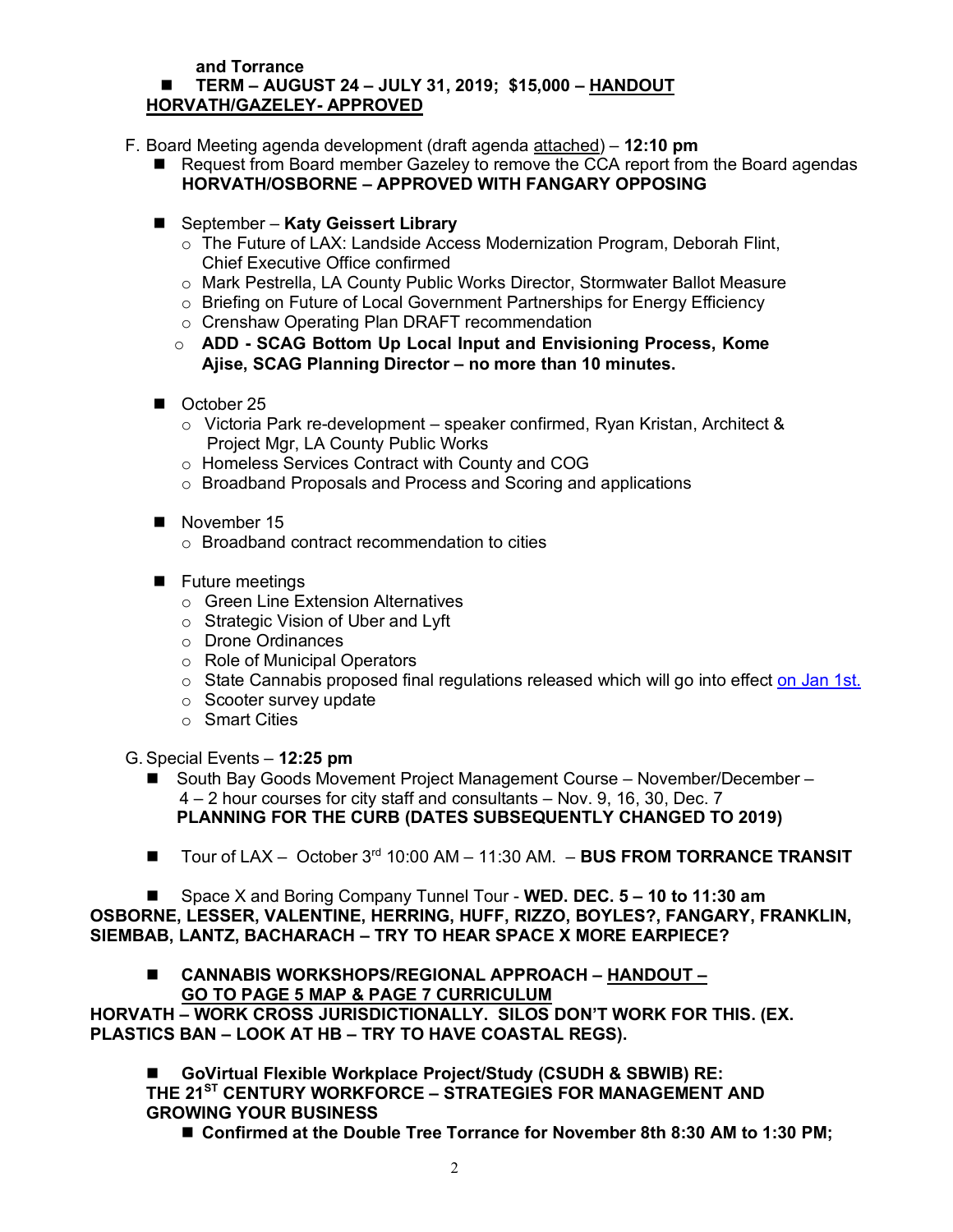- n **FREE**
- Speaker(s) and agenda TBD.
- Save the Date will be sent out by the WIB this week;
- **SBCCOG** will be assisting with the marketing and outreach for the event

H. 2019 General Assembly Updates – Thursday, February 28, 2019 - **12:30 pm**

- Selection of fundraiser for the General Assembly information to be sent separately -**HANDOUT**
	- **a. 3 PROPOSALS - \$12,000 TO \$15,000 WITH COMMISSION**
	- **b. Based on the skill set needed for this position, staff is recommending Mary Kay Lundberg at a rate of \$30 per hour, not to exceed \$12,000 for a period of October 1, 2018 through March 15, 2019. – MORE METRICS NEEDED. EXPECTATION IS \$60,000 NET? NEED TO SET THAT.**
	- **c. BOYLES – CONSIDER COMMISSION. SOME FIXED AND SOME SHARED THROUGH A COMMISSION.**
	- **d. FANGARY - A LITTLE CONCERNED RE: COMMISSION.**
	- **e. LESSER – CONCERNED RE: THE SBCCOG – GOVERNMENT, NOT FOR PROFIT**
	- **f. BOYLES – MORE RESPONSIBLE TO TIE AN INCENTIVE TO THE PERFORMANCE – OTHERWISE NO INCENTIVE.**
	- **g. HUFF - \$10,000 FOR \$60,000 AND COMMISSION OVER THAT**
	- **h. FRANKLIN – NAMES AND BUSINESSES THAT WE PROVIDE SHOULD NOT BE EXPLOITED.**
- VIP reception go or **NO GO SAME DAY CELEBRATION RE-VISIT IN A FEW MONTHS. a. BOYLE FELT THERE WASN'T TREMENDOUS SUPPORT FOR THE EVENT**
- $\blacksquare$  ACTION: COME BACK TO BOARD MEETING WITH FUND RAISER CONTRACT THAT **INCLUDES INCENTIVE. NO SEPARATE RECEPTION.**
- I. Transportation Committee Items, if necessary **12:40 pm - NONE**
- J. Legislative Issues **– 12:50 pm**
	- October 11 Legislative Breakfast Bradford, Allen and Muratsuchi confirmed
	- Legislative Matrix attached
	- **ACTION:** RecommendED Board approval of recommended positions
- K. Approval of Invoices available at the meeting **12:55 pm**
	- **ACTION:** ApproveD invoices for payment **FRANKLIN/OSBORNE**

# VII. **INFORMATION ITEMS**

- L. Regional Broadband Network Initiative **1:00 pm**
	- Proposals are due September 7. Date extended by 3 days.
	- 4 PROPOSALS RECEIVED
	- Timeline attached
	- Additional funding from SBWIB \$15,000

# M.Update on SBESC Local Government Partnership policy changes – **1:10 pm**

- $\blacksquare$  SBCCOG staff has been working with other partnerships, utility partners, and other agencies to try and secure future funding for partnerships and incentive/rebates for local governments. Staff has also been looking into other avenues of future funding. Staff attended a SCE Workshop and a SCG webinar on Third Party Solicitations. These presentations explained how third parties could submit ideas for new types of programs to reach state goals.
- $\blacksquare$  As measures and rebates often expire without much notice, it is important that cities keep moving forward with city projects during this calendar year. In addition, as the environment for energy efficiency is changing it is unclear if incentive and rebates will be available to local governments in 2019 and beyond.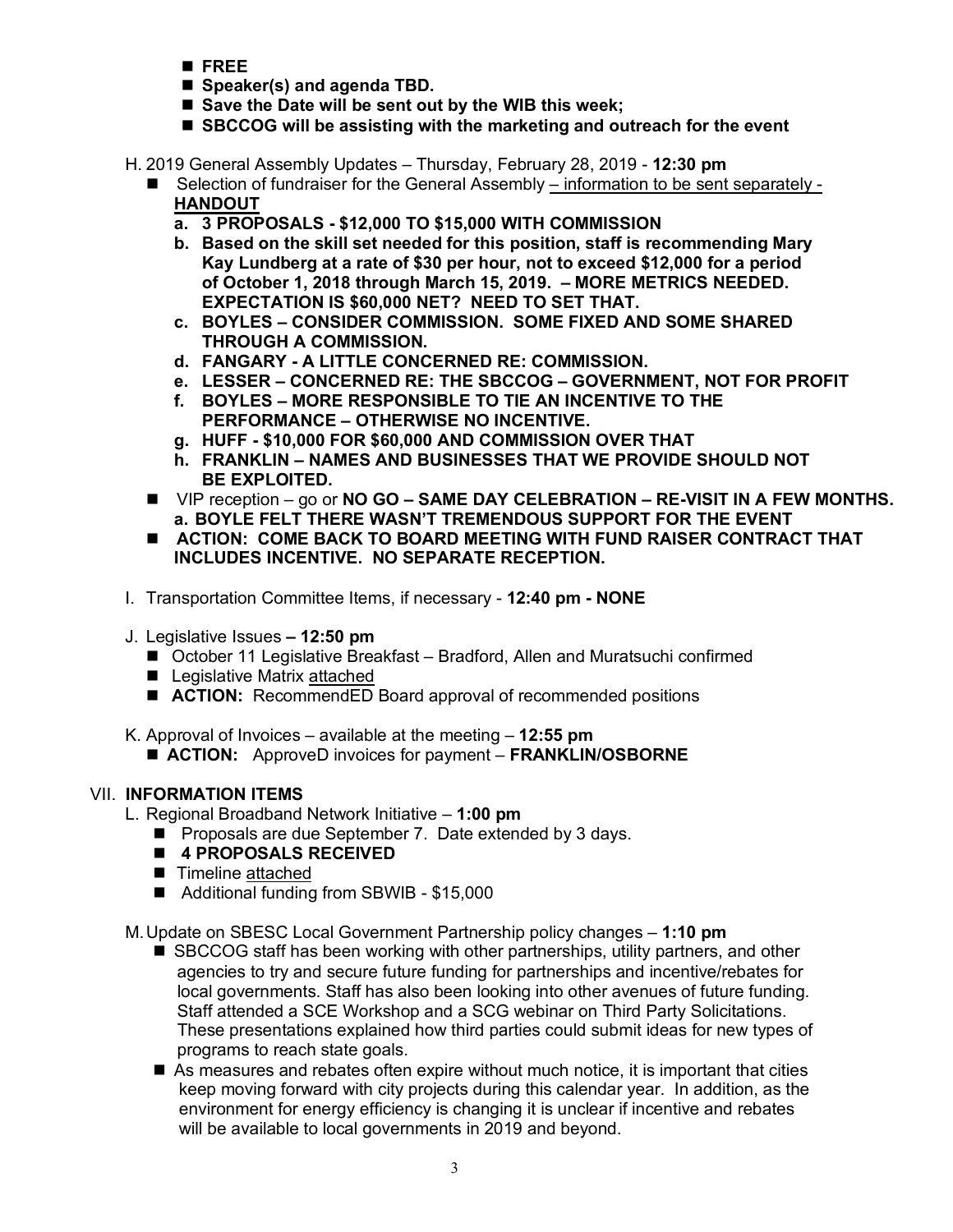- **Continued to monitor all meetings of the Partners regarding the issues**
- **Continue to hold individual meetings with key people that are well versed and/or in a position to help support our position and advise us:** 
	- o **Chris Moore, CPUC local representative,**
	- o **Courtney Kalashina, SJV Clean Energy Organization**
	- o **Margaret Bruce, LGSEC**
- **Discussions and note to Michael McCormick, Governor Office of Planning and Research**
- **Provided budget figures to the Energy Division**
- **Recently, Kim Rodriguez, Edison who oversees the EE programs was let go.**

N. Regional Bike Share Coordination – **1:20 pm**

**Survey Results reviewed. There is now a "moratorium" for the operation of motorized dockless technologies across all South Bay cities:**

- **El Segundo - Council ended their "Pilot Program" and staff was directed to send cease and desist letters to Bird and Lime and given 4-6 months to come up with a plan or program for moving forward**
- **MB - Urgency Order was passed directing staff to come back to Council within 6 months with a plan to move forward (or not)**
- **HB - Moratorium passed; staff has 1 year to return to Council with a plan/program**
- **RB - 6-month Moratorium was passed a couple of months ago. Staff will be presenting a plan/proposal in early October**
- **Torrance: Urgency order was passed in August. 45 days - 1 year for staff to return a plan/proposal to Council**
- **Hawthorne - Urgency Ordinance was passed in August prohibiting motorized dockless vehicles**
- **Final revisions for a common guideline document that would be used by MB, HB and El Segundo to report back (to their councils) with a proposal to "pilot" the Dockless technologies. (common ideas, regulations, policies for how a dockless company would operate within their cities). It's quite possible that this would yield a sub-regional pilot program across these cities either late this year or early next.**
- **GET REPORT ON COMMON GUIDELINES DOCUMENT FOR THE STEERING COMMITTEE**

O. Update on Homeless Program – **1:25 pm**

- **n** COUNTY STILL REVIEWING OUR SCOPE OF WORK TO START IN NOVEMBER
- $\blacksquare$  **CITY HOMELESS PLANNING FUNDING** 
	- **a. 9/4/18 - BOS approved funding for implementation of city plans**
	- **b. 9/11 or 13/18 – RFP to be released**
	- **c. 9/24/18 – County-wide Bidders Conference webinar**
	- **d. 10/3/18 – SBCCOG Technical Assistance Session - networking lunch from 12:30-1pm, and the session from 1-3pm.**
	- **e. 10/22/18 – County-wide Bidders Conference webinar – for last minute questions**
	- **f. 11/7/18 – proposals due**
- n **6 CITIES DID PLANS. WE PLAN ON SURVEYING THE OTHER CITIES FOR INTEREST IN DEVELOPING PLANS AND BASED ON INTEREST, WE COULD REACH OUT TO THE SUPERVISORS FOR DISCRETIONARY FUNDS. WE THINK THE ONLY WAY CITIES WILL HAVE ACCESS TO MEASURE H FUNDING IS IF THEY DEVELOP PLANS. AND FUNDS FOR MORE PLANS TO BE DEVELOPED CAN ONLY COME FROM THE BOS.**